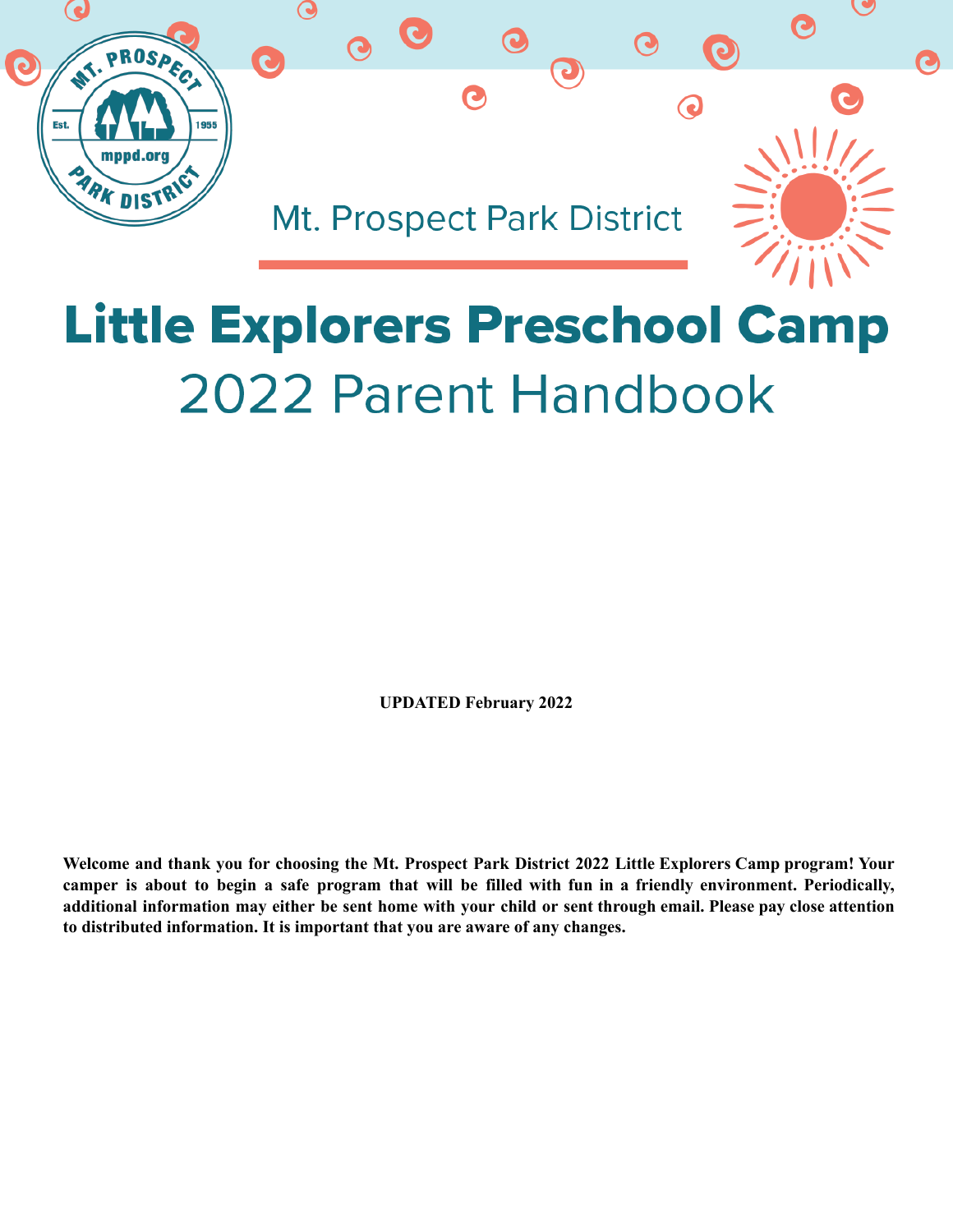Our goals for Camp are:

• To provide every camper with a safe, fun, and memorable camp experience that helps develop a sense of self-respect, self-confidence, respect for others, cooperation, a sense of accomplishment, sportsmanship, and an appreciation of nature.

• To provide opportunities for campers to develop emerging social, cognitive, and self-help skills by giving the campers an opportunity to establish relationships with others, make choices, and be able to accept the outcome of their choices. Campers will explore, create and express themselves at their own levels.

• To provide for the physical and emotional well-being of each camper by creating an atmosphere of warmth, safety, and acceptance and to provide an environment that is stimulating and allows the camper to feel a sense of belonging.

• To maintain the high quality of the day camp program through excellent instruction in activities, a mixture of traditional and innovative programming, the teaching of fun games, an emphasis on appreciation of the environment and an emphasis on camper growth.

Please review this parent handbook with your child. This information should provide answers to any questions you have about day camp. A Parent Waiver for each camper must be acknowledged prior to registering. Waiver can be found on the last page of this Handbook.

If you need additional information please feel free to **contact Kristina Winans, Early Childhood & Youth Manager** at **[kwinans@mppd.org](mailto:kwinans@mppd.org)** or 847-640-1000 x210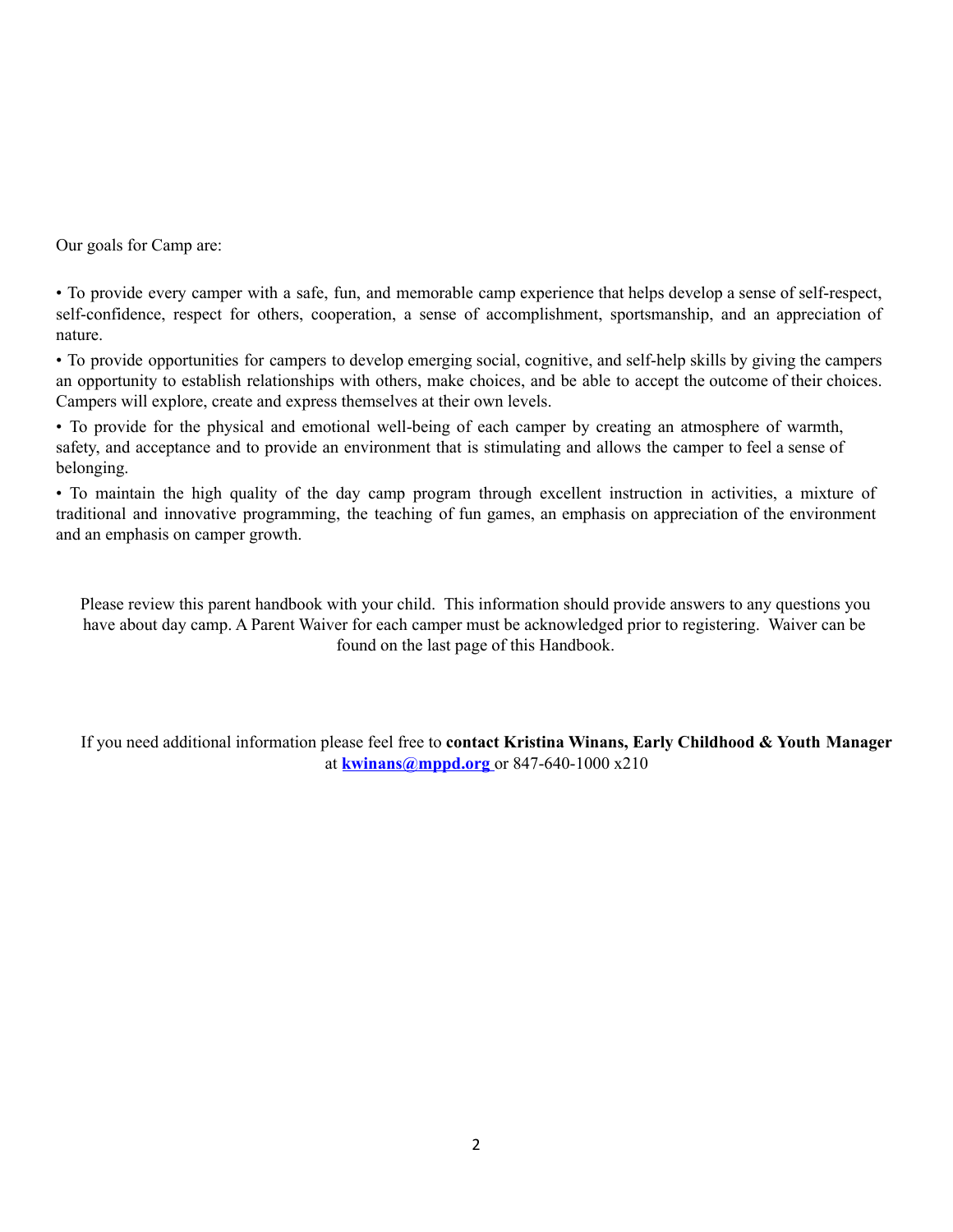#### **Camp Staff Contact Info**

Please use the numbers/email addresses below to communicate with the camp directors when necessary: Phone Number: (847) 632-9333 x504 (LRC Preschool Room) Email Address: [youth4@mppd.org](mailto:youth4@mppd.org)

# **Registration**

-Register online through your WebStore account

-Weekly vs. Session format - you MUST register for each week that you need. Campers **do not** get automatically enrolled from one week to the next, and there is **no auto billing**

-Waitlist: If you see "waitlist," please fully checkout (click Finalize Purchase) and you will receive a receipt for \$0. This will hold your child's spot. In the event of an opening, the District will contact you for payment. -Camp weeks falling in June will close Monday, May 9, 2022, 5:00 PM (if spots are available). July and August will remain open if space permits

**WEEK OF DATES DAYS TIMES FEE CODE** June 1 - June 3 (2 day) W/F 9:30-12:00 \$26 /\$41 43516 May 31 - June 2 T/TH 9:30-12:00 \$26 / \$41 43517 June 6 - June 10 **MW/F** 9:30-12:00 **\$39 / \$54** 43518 June 7 - June 9 T/TH 9:30-12:00 \$26 / \$41 43519 June 13 - June 17 M/W/F 9:30-12:00 \$39 / \$54 43520 June 14 - June 16 T/TH 9:30-12:00 \$26 / \$41 43521 June 20 - June 24 M/W/F 9:30-12:00 \$39 / \$54 43522 June 21 - June 23 T/TH 9:30-12:00 \$26 / \$41 43523 June 27 - July 1 M/W/F 9:30-12:00 \$39 / \$54 43524 June 28 - June 30 T/TH 9:30-12:00 \$26 / \$41 43525 July 6 - July 8 (2 days) W/F 9:30-12:00 \$26 / \$41 43526 July 5 - July 7 T/TH 9:30-12:00 \$26 / \$41 43527 July 11 - July 15 M/W/F 9:30-12:00 \$39 / \$54 43528 July 12 - July 14 T/TH 9:30-12:00 \$26 / \$41 43529 July 18 - July 22 M/W/F 9:30-12:00 \$39 / \$54 43530 July 19 - July 21 T/TH 9:30-12:00 \$26 / \$41 43531 July 25 - July 29 M/W/F 9:30-12:00 \$39 / \$54 43532 July 26 - July 28 T/TH 9:30-12:00 \$26 / \$41 43533 August 1 - August 5 M/W/F | 9:30-12:00 | \$39 / \$54 | 43534 August 2 - August 4 T/TH 9:30-12:00 \$26 / \$41 43535

-Camp Ratios will be between 1:8 and 1:10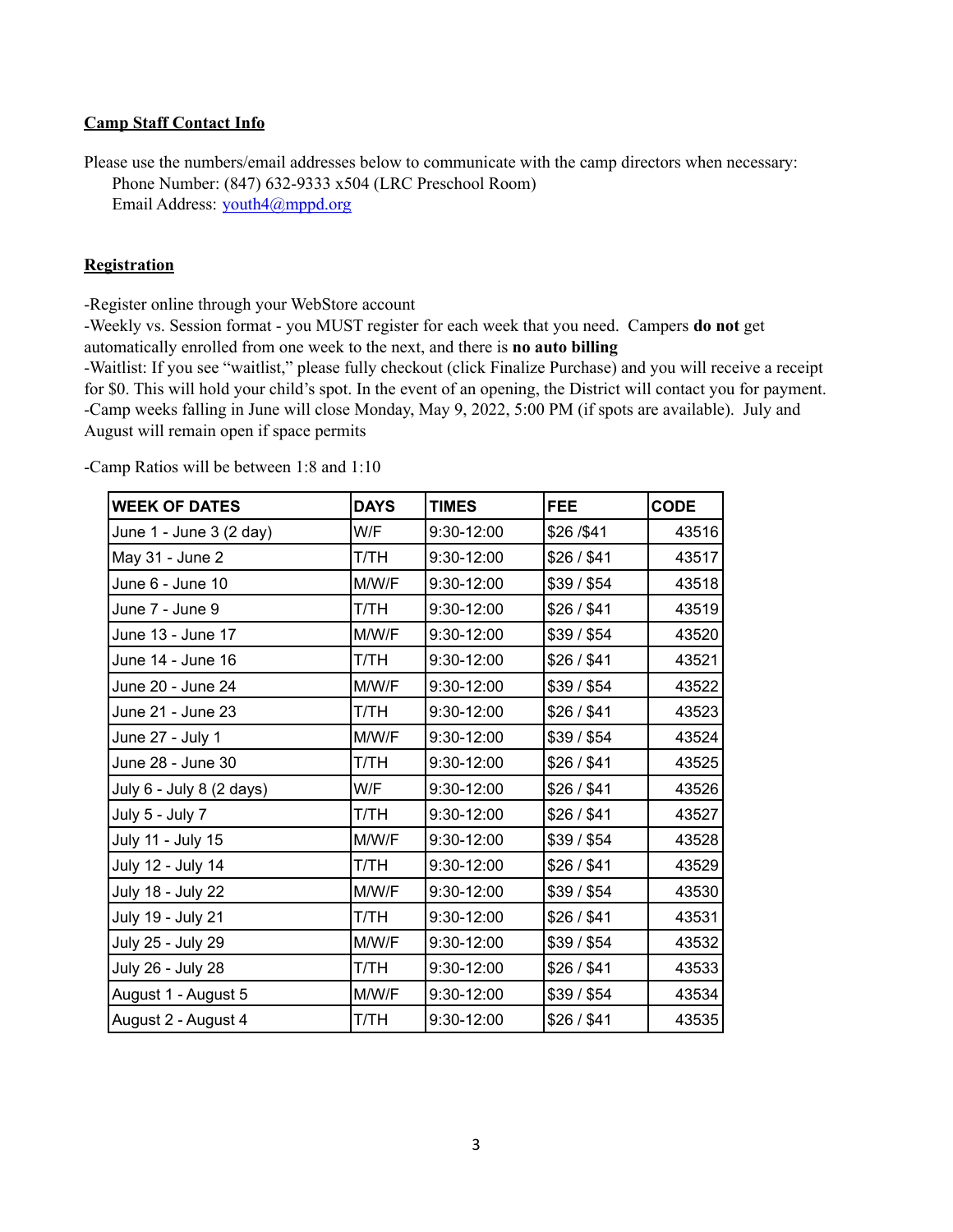# **Refund Policy**

For weeks of camp held during the month of June, refunds will be accepted up until May 9, 2022.

Week of July 5 - July 8 - drops accepted until June 20, 2022 Week of July 11 - July 15 - drops accepted until June 27, 2022 Week of July 18 - July 22 - drops accepted until July 5, 2022 Week of July 25 - July 29 - drops accepted until July 11, 2022 Week of August 1 - August 5 - drops accepted until July 18, 2022

# **● What to bring to camp – Please label all Personal Items**

Daily Checklist:

- Personal Backpack with camper supplies
	- o Markers, crayons, scissors, glue stick items can be left on site in a name labeled pencil case
- Water Bottle
- Snack (peanut free)
- Sunscreen (We recommend spray sunscreen as well as the face stick sunscreen)
- Hat (optional)
- Smile!

# • **Proper Camp Clothing**

Campers should be dressed in comfortable play clothes and prepared for anticipated weather and activities. Children should wear clothes that can get soiled because daily activities involve playing in the grass, running, painting and other potentially messy media. **Proper footwear is required**. Gym shoes or rubber-soled shoes are a must. Sandals, thongs, plastic jelly shoes, crocs, or bare feet are not considered proper footwear.

Please have your child's belongings **clearly labeled** with his/her name

#### • **Camper's Personal Belongings**

It is recommended that campers do not bring valuable items to camp, especially toys, trading cards, money & electronics. The Mt. Prospect Park District and its employees are **NOT** responsible for your child's personal belongings. Other miscellaneous items may be needed throughout the summer which would be communicated from the camp staff. Please bring a backpack to carry all supplies.

#### **The Mt. Prospect Park District will not accept responsibility for reimbursing any loss and/or stolen items**.

#### • **Snack / Water Bottle**

Provide your camper(s) with a separate, peanut free snack. Make sure to label the snack with your child's first and last name. Please also bring a name labeled water bottle. There is no sharing of food allowed.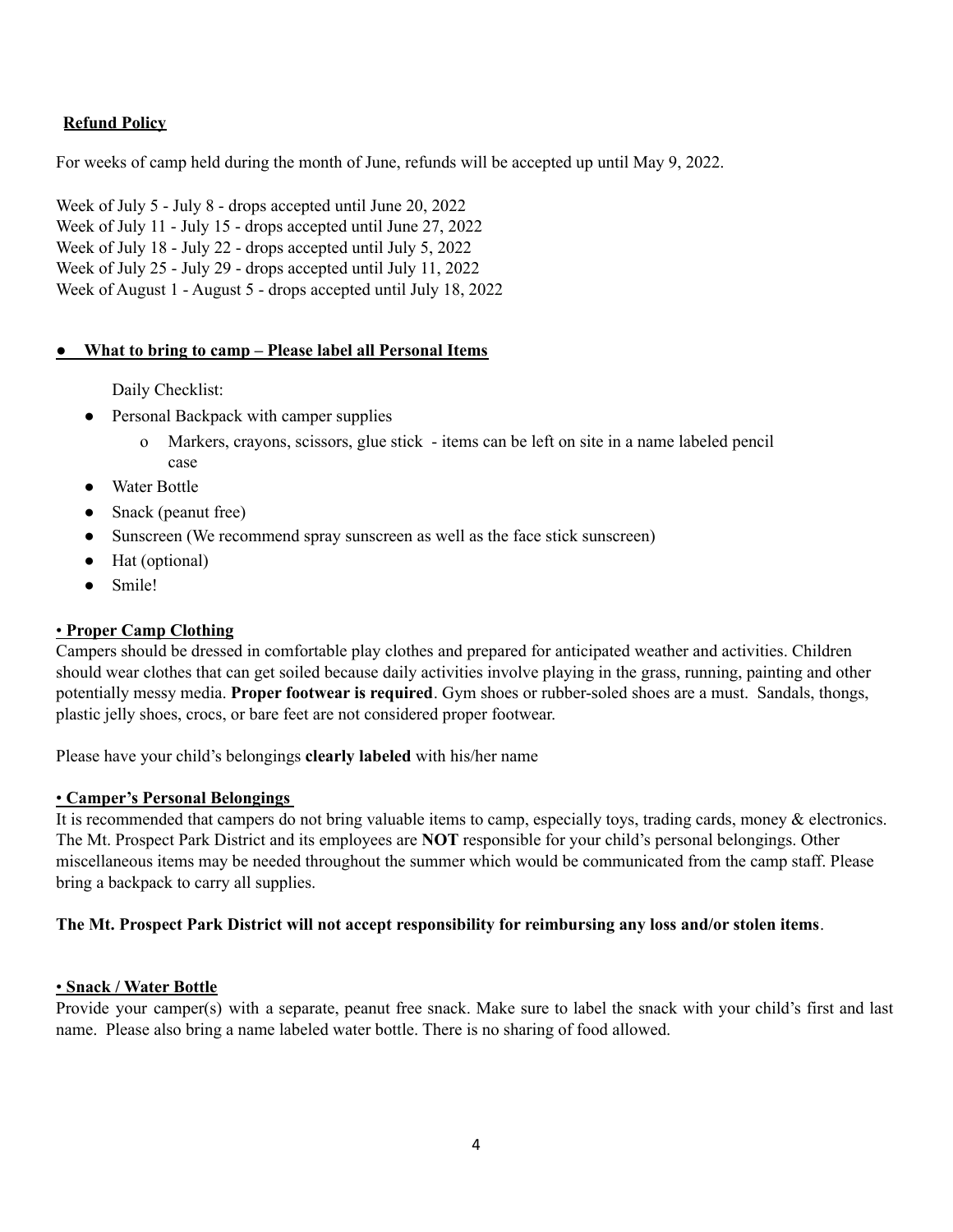#### • **Sunscreen**

The Mt. Prospect Park District does not provide sunscreen, nor does the staff apply sunscreen to the campers. It is your responsibility to apply sunscreen on your child **prior** to camp and to educate your child on how to apply sunscreen. Please provide your child with labeled sunscreen **EACH DAY**. Sharing sunscreen is not permitted. Please provide your camper with his/her own bottle. **Check your child's sunscreen throughout the summer to see if they are running low and replace as needed.** Spray sunscreen and well as a face stick are recommended.

#### • **Masks**

As of Monday, 2/28/2022, face masks are optional in most public indoor spaces per Cook County and the State of Illinois. Additionally, the Cook County Vaccine Mandate ends as of 2/28/2022. Beginning on 2/28/2022, face masks will be optional at the Mt. Prospect Park District **except in situations where face masks need to be required, such as after** returning from having COVID-19 or after an exposure to COVID-19. Please be aware that the Park District will continue to address COVID-19 cases and exposures (which is different from the school districts). If a program participant is not up to date with their COVID-19 vaccination and was exposed to COVID-19, they should quarantine from the Park *District. Masks will be required on buses/transportation.* There will still be rules in places regarding masks. Rule 1 absolutely no bullying. Any campers bullying/teasing others based on their mask status will be dismissed from camp that day. There are no exceptions to this rule. Make sure someone is able to pick up within 15 minutes. Refunds will not be given. Please talk to your child about being kind and respectful, and that everyone is allowed to have their own opinions. Rule 2 - camp staff will not be able to answer questions during the day regarding the status of your camper's mask. Please do not contact them asking if your child is / is not wearing theirs.

#### • **Drop off / Pick Up Procedures**

Drop off will be at the entrance doors of the Lions Recreation Center (411 S. Maple St.). Camp staff will sign your camper in upon arrival, and sign them out at dismissal. **No refunds or make up day(s) for day(s) absent.** An Identification Card must be presented at pick up, until the staff becomes familiar with the families.

Campers must be picked up by their designated end time. There will be a \$1.00 late fee per child for every minute late. Any camper that has not been picked up, and no authorized individuals can be reached, will then be **transferred to the care of the Mount Prospect Police Department.**

#### • **Authorized Pick up**

At least one parent/legal guardian and one authorized pick up/emergency contact must be entered at the time of registration with phone numbers. These people should be authorized to pick up your child whether it's an emergency or not, within 15 minutes. The day camp staff will not release any child to an adult whose name does not appear on the list. All information on this form will be taken as current unless otherwise noted by a parent. Therefore, if there are any changes in your child's medical information or those authorized to pick up your child, you must notify the day camp staff and/or Kandice Newton in writing as soon as possible.

#### • **COVID Related Information**

Please keep all sick children home from camp and report any illness to Kristina Winans at [kwinans@mppd.org](mailto:kwinans@mppd.org)

It is expected that your child arrives at Camp healthy and symptom free. If your child is exhibiting any signs of illness, Camp staff will contact Authorized Individuals to pick up within 15 minutes.

Please continue to self-assess before entering Park District facilities/participating in programs, and do not come if you are not feeling well. Inform Kristina Winans if: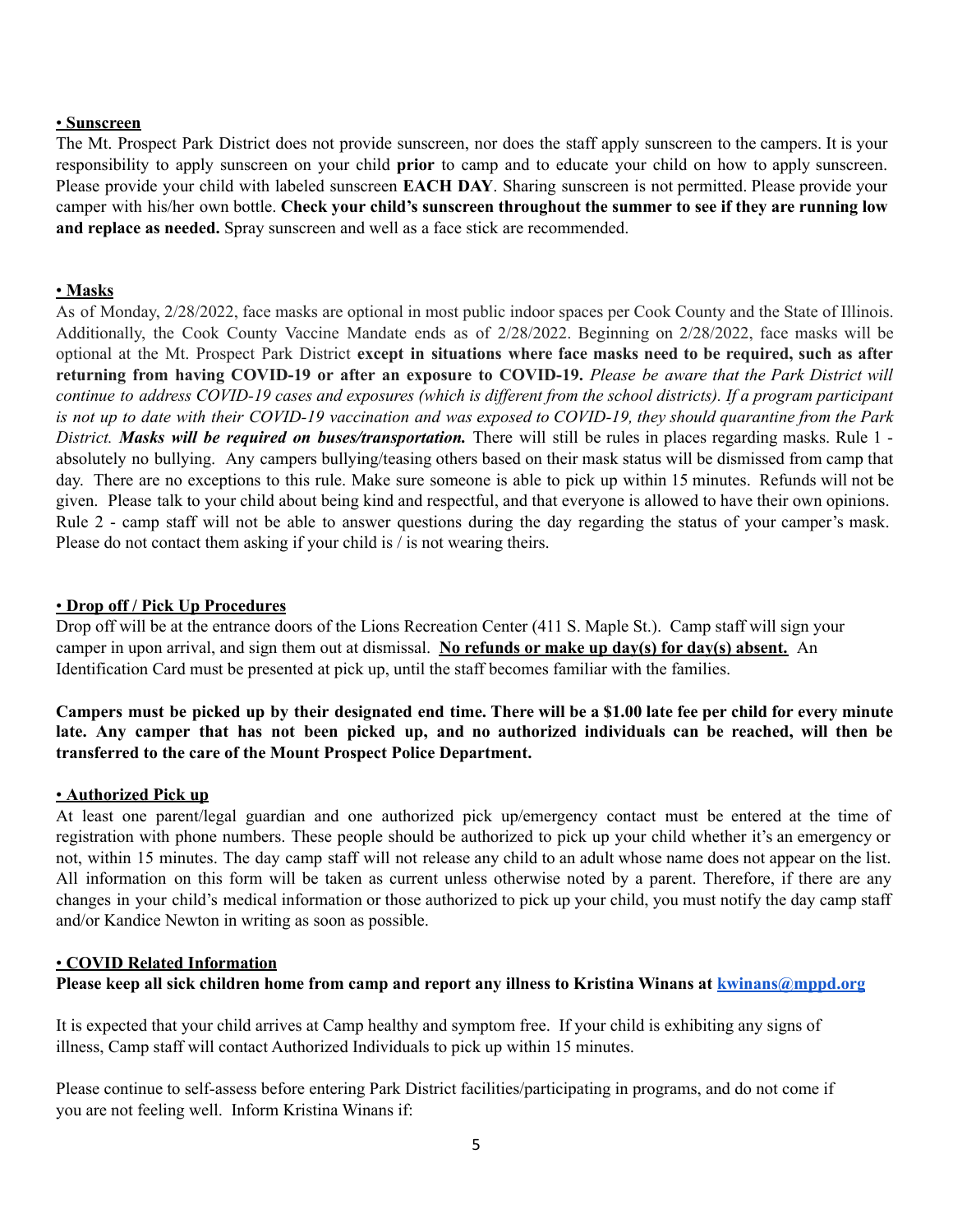- 1. A patron/program participant visited our facilities or participated in programming within 48 hours of coming down with COVID-19 or testing positive for COVID-19.
	- a. Please also do not come to camp if you are waiting on test results
- 2. A program participant had close contact with someone with COVID‐19.
- 3. A program participant was advised to quarantine by their school or other organization due to exposure to COVID-19.

We have a series of 5 different protocols in place based on different factors such as vaccine status, showing symptoms, being asymptomatic, exposures, testing positive, etc. Please continue to email Kristina Winans with any kind of illness, and you will be asked a series of questions that will determine a return date and mask status. We will still be contact tracing to the best of our ability.

The district will confidentially notify the other camp families and staff that a case of COVID-19 has been reported. Families will be notified individually if the COVID investigation leads us to believe other campers are considered close contacts, as defined by the CDC. Due to the ongoing changes, this information is subject to change. Please contact Kristina Winans and we will discuss the proper procedure and/or return date on an individual basis.

# **General Illnesses/Accidents -**

If your child has a contagious illness; such as head lice, pink eye, this information will be anonymously shared with *other camp families.* An ill child must be symptom free for 24 hours before returning to camp (i.e. no symptoms for **at least 24 hours**).

We take the sickness of each camper very seriously. If your child becomes sick at camp (i.e. vomiting, fever, diarrhea, etc.) camp staff will contact the parent/guardian or an emergency contact immediately. Please have your emergency contacts be within 15 minutes from camp if possible.

# *NO SICK CHILD CAN REMAIN AT CAMP!!!*

We understand that your child's summer camp may also be your childcare. To help promote a healthy environment, we recommend setting up a "sick day" alternative for your child, before the summer begins.

If your child has an "accident" in which they soiled their undergarments and/or clothing the parent/caregiver will need to come within 15 minutes to properly clean their child and provide clean personal attire. The park district staff does not attend to any toileting needs of the campers.

# **The Mt. Prospect Park District does not prorate or refund missing/absent day(s) of camp.**

# • **Behavior Management**

As with any large group of children, rules of discipline must be reinforced by camp staff and PARENTS. Please review this information with your camper so that he/she is aware of the consequences of their behavior. Children need to be respectful to other campers, camp staff, and the camp room/supplies. Campers must also stay with the camp group at all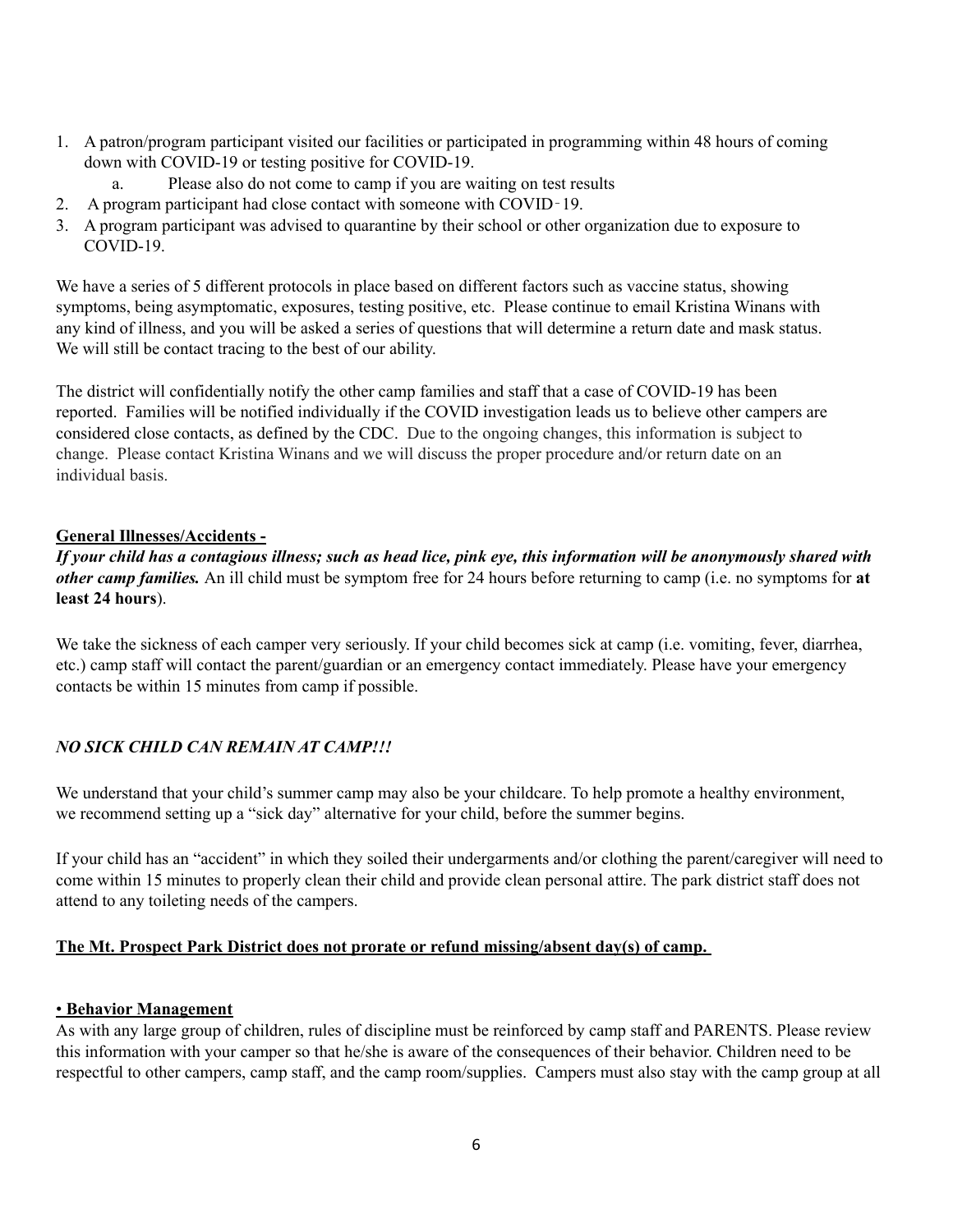times. Campers may receive several minutes of a break, if they are not following directions / listening to the camp staff. Parents will be notified of any behavior issues that arise.

If the child's action falls under the Mt. Prospect Park District Control Ordinance Violation of Section 26: *Disorderly* Conduct/Acts of Violence the child can receive a one year suspension subject to prosecution for first offense and a two year suspension subject to prosecution for the second offense. In addition, if the child is charged with the Violation of Section 28: Indecent and Obscene Language, the child can receive two-month suspension for first offense, four-month *suspension for second of ense and nine-month for third of ense.*

# **The Mt. Prospect Park District reserves the right to dismiss a child from our programs at any time if the inappropriate action/behavior by the child warrants it.**

Please communicate with the Camp Director regarding your child's behavior and tendencies they could have during the camp day. We believe that all children are entitled to a pleasant and harmonious environment in camp, and all must follow the guidelines set for good behavior. We hope these procedures will help curb the common forms of misbehavior. Parents must take an active role in reinforcing our safety and courtesy rules.

# **Other Daily Activities:**

Preschool campers will stay at their camp location throughout the day. Outdoor walks and activities will happen if weather permits. There will be no swimming, but water days (slip n slides, water balloons, etc.) will be noted on the weekly calendars. It is our goal to both entertain and engage the campers all day long. Campers will be outdoors as much as possible.

# • **Cleaning / Sanitation**

All campers and staff are required to wash their hands and/or use hand sanitizer upon arriving at camp, leaving camp, and throughout the day as deemed necessary. Please continue to educate your child on the importance of personal hygiene. Highly touched surfaces and objects will be sanitized regularly.

# • **Codes of Conduct and Camper Guidelines**

Camp participants are expected to exhibit appropriate behavior. The following guidelines have been developed to make Park District programs safe and enjoyable. Additional rules, policies, and guidelines may be developed as deemed necessary by staff. A firm positive approach will be used regarding their behavior. The Mt. Prospect Park District reserves the right to dismiss a participant if their behavior is detrimental to other campers or staff. Each situation will be evaluated on its own merit. Please review the following camp policies with your child.

- Talk in a pleasant manner, no foul language or putdowns.
- RESPECT other campers, counselors, and their belongings and the natural environment.
- Refrain from disparaging remarks to include comments against an individual's race, ethnic background, religion, physical appearance, or disabling condition.
- Treat all equipment and supplies with proper care and respect.
- Remain with your group and camp counselor at all times unless directed to do otherwise.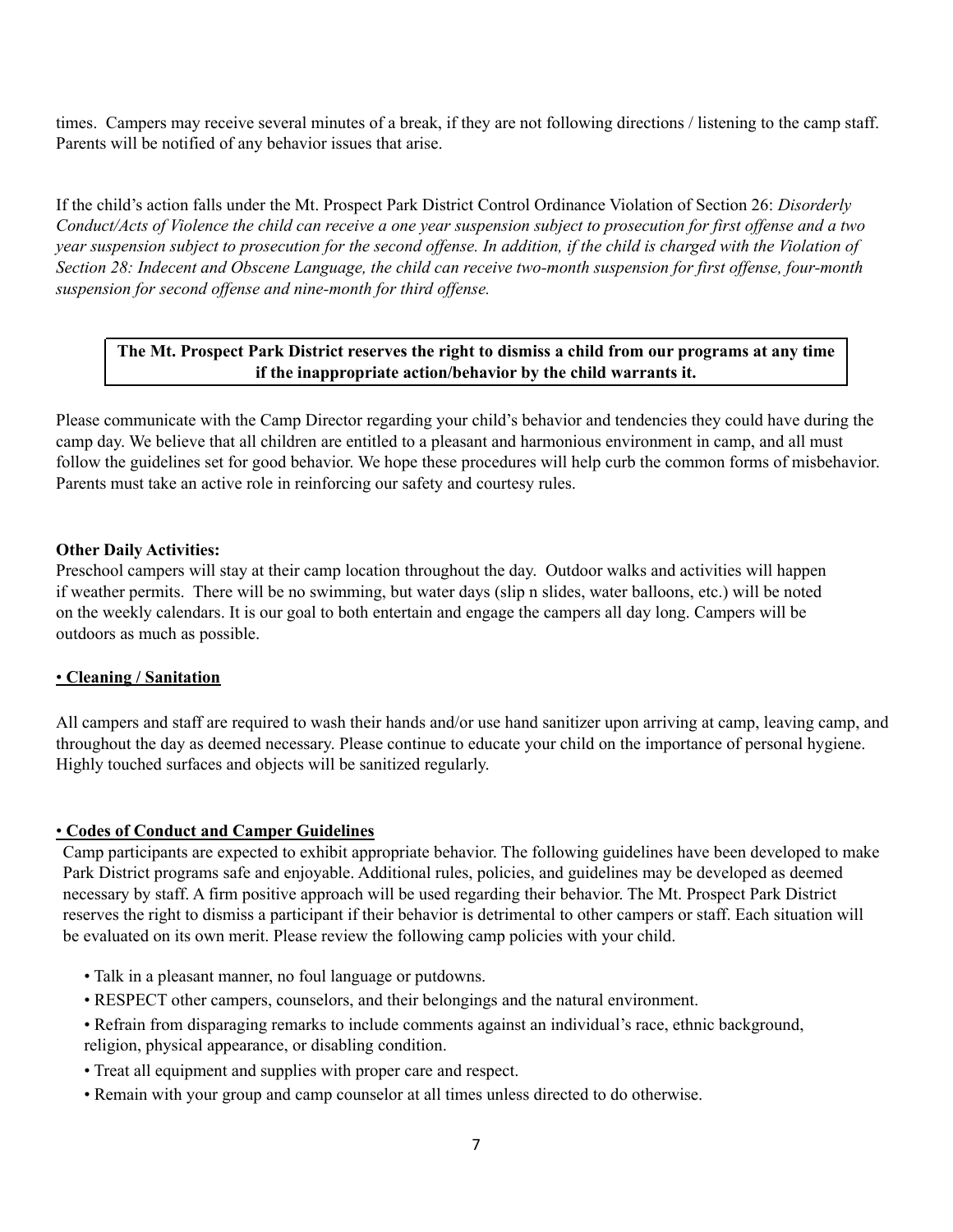- Refrain from causing bodily harm to self, other participants or staff.
- BE SAFE always follow all camp rules.

# ● **Parent Code of Conduct**

Parents and guardians are expected to exhibit appropriate behavior at all times while participating in any program, event or activity with the Mt. Prospect Park District. It is recommended that parents discuss with their children the activities that are planned for each day and while their child may wish not to participate in a specific activity, he/she is still expected to make an effort to be a part of the program. The following guidelines are designed to provide safe and enjoyable activities for all participants. Additional rules may be developed for particular programs as deemed necessary by staff.

- Show respect to all participants and staff, and take directions from staff.
- Refrain from using abusive or foul language on Park District property and/or towards staff.
- Refrain from causing bodily harm to self, other participants or staff.
- Show respect to equipment, supplies and facilities, and teach your children to do so as well.

#### **\*We ask that all general rules of good conduct and courteous behavior be observed.**

Parents are requested **not** to remain on the campground site/room during a camp session. Our program helps to promote a sense of security and independence without the presence of parents for our campers.

The Mt. Prospect Park District, its instructors, supervisors and administrative staff, reserves the right to suspend, expel or deny participation in or viewing of any program, event or facility to any person whose behavior materially interferes, or disrupts the quality of those offerings, the enjoyment of them by other participants, or the ability of **staff to conduct or manage the activities or facility.**

#### • **Medical/Disability**

It is the responsibility of the parent or guardian to notify and inform the Park District, at the time of registration, of any medical condition or disability. The Park District does not employ any nurses, doctors or other staff who are licensed, certified, or trained to provide medical diagnoses or care to patrons. We are generally able to assist with the self-administration of medication (reviewing each particular request on a case-by-case basis), but we do not allow staff to diagnose medical situations or perform invasive or complex emergency procedures**. Any medication (over the counter** or prescription) will need to be kept in the possession of the staff in the camp first aid bag. This will travel everywhere with the camper. Proper Permission to Dispense forms must also be completed (and reviewed prior to the camper starting, to ensure it is a reasonable accommodation) and will be kept in a zip-lock bag with the **camper's medication.** Epi-Pens and Inhalers will require a secondary form.

Please allow at least 2 weeks for all NWSRA Inclusion requests, however the earlier the better. Contact Kristina Winans at [kwinans@mppd.org](mailto:kwinans@mppd.org) if you would like to request a one-on-one aide for your camper.

#### • **Custody Situations**

Both parents will be allowed to pick up their child at any time, unless they provide legal documentation such as court orders explaining their custody arrangement. Please bring your most current documents to the office at RecPlex (**not** to your child's camp site) and we will copy the sections pertaining to custody. Documents from past school years/summer camps need to be re- submitted.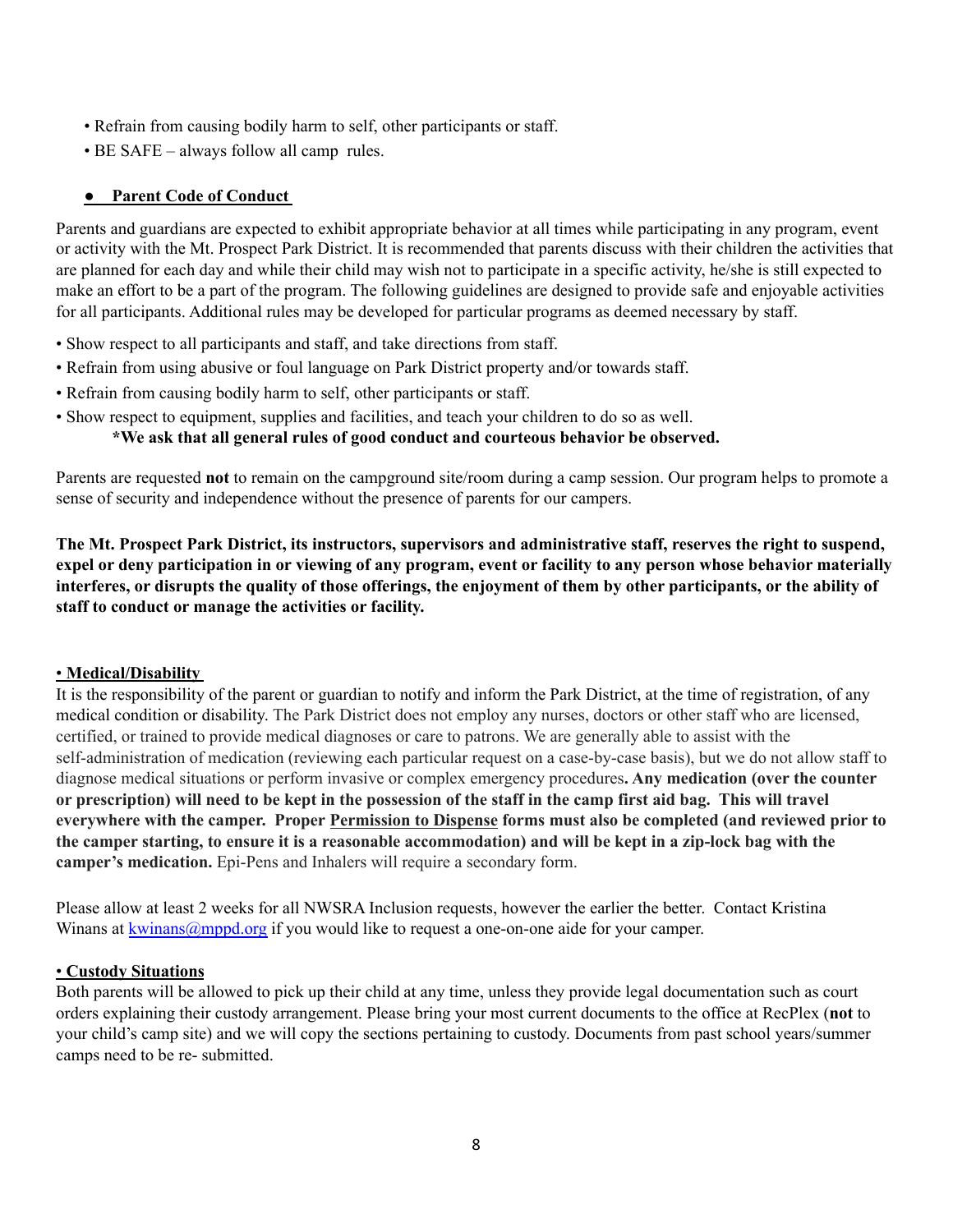#### • **Wait List Participants**

If you are on the waiting list for a particular week(s), you will be called if and when an opening occurs. Please do not put in personal requests with the camp staff. They do not have the ability to allow campers into the camp from the waiting list.

# • **Receipts**

Camps are recreation programs but depending on your circumstances the cost of the program may qualify as child care for a tax deduction. Please retain your receipts for tax purposes. MPPD does not send out a tax statement. You may go to your webstore account to print your receipts at any time.

# • **Insurance Information**

The Mt. Prospect Park District assumes no liability for injuries or accidents that occur at programs, activities, field trips, parks and facilities. The Park District does not carry medical or hospitalization insurance for program participants. Such insurance would make program and user fees prohibitive. Your individual health care policy must cover all of your medical needs.

# • **Emergency Procedures in case of injury**

For any child who is injured, the Mt. Prospect Camp Staff will provide basic first aid on minor injuries. If a child is injured and required more than basic first aid, the following first steps will be taken:

- A. Call 911
- B. Attempts to contact a parent or guardian.
- C. Attempts to contact an emergency contact(s) listed.
- D. If necessary, the child will be transported to an emergency facility by ambulance, accompanied by a staff member

# • **Lost and Found**

**Please Label everything your child brings to camp with his/her first and last name**. The camp staff does their best to help the children keep track of their personal belongings, but we are **NOT responsible for lost or stolen items!** Please talk with your child about their responsibility as a camper to keep track of their belongings throughout the day.

#### • **Staff Training**

All camp staff will receive training on proper COVID-19 safety and health procedures including physical distancing guidelines, washing hands, and covering coughs and sneezes, proper use, removal and washing of cloth face coverings; proper cleaning, sanitizing and disinfecting for high touched areas. Directors are CPR and first aid certified (counselors are strongly encouraged) and are trained on what to do for a camper who may exhibit signs and symptoms of COVID-19. Camp staff has also been trained on general summer procedures.

As stated in our brochure and remaining consistent with other park programs, no refunds or credit will be granted due to a camper's absence. We cannot prorate due to illness or vacations because we cannot fill the small portion of a camp's vacancy and our overall cost does not decrease due to the absence of several campers.

# **THANK YOU AND WE ALLARE LOOKING FORWARD TO A WONDERFUL 2022 SUMMER!!!**